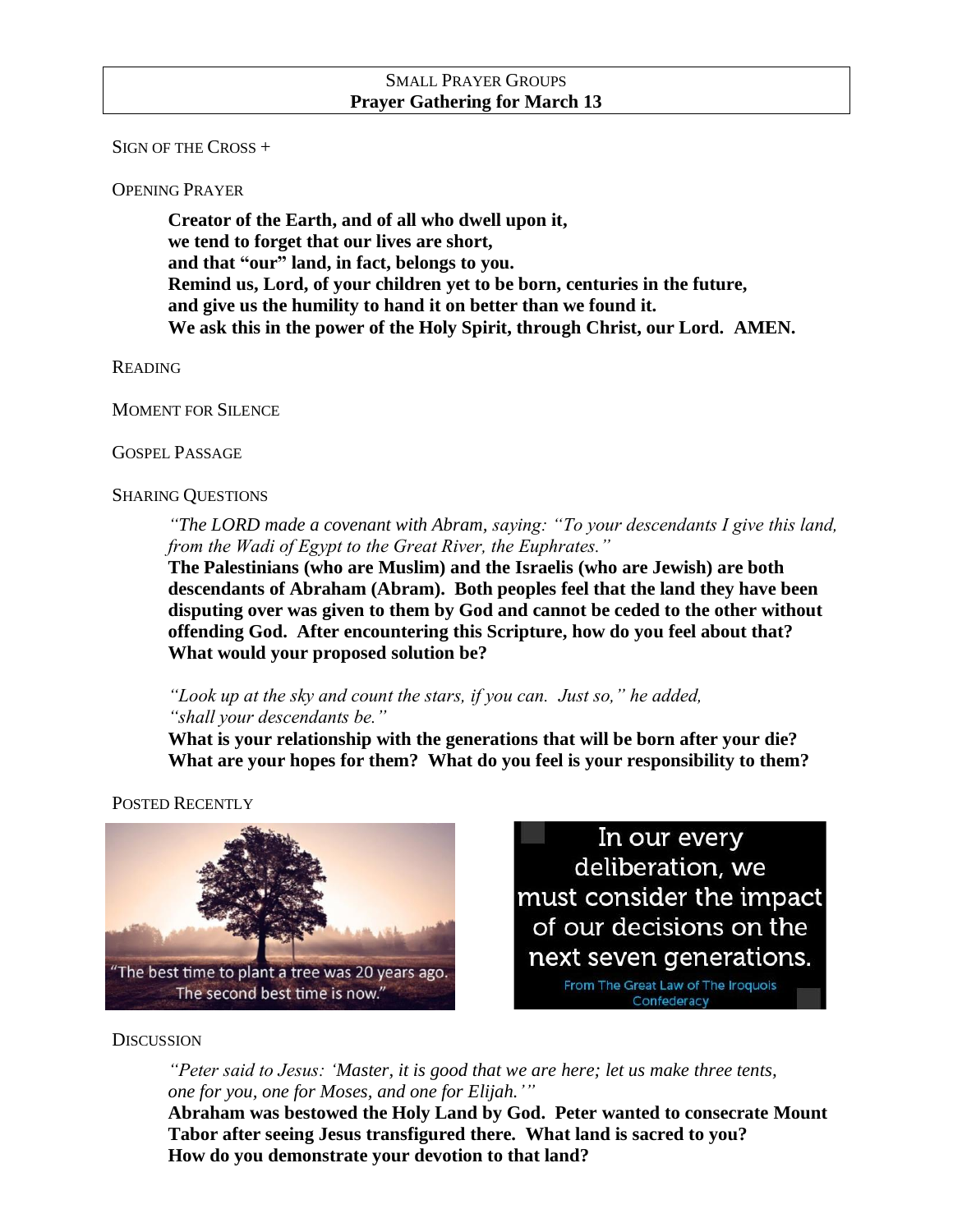#### LITANY

When I think of only one place in the world as "the Holy Land," remind me, God... **All land is yours… all land is holy.**

When I want to provide for today's needs and let tomorrow worry about itself; remind me, God… **All land is yours… all land is holy.**

When I tell myself that my choices don't make a difference; remind me, God... **All land is yours… all land is holy.**

When I feel enraged at the people coming into our land without an invitation; remind me, God... **All land is yours… all land is holy.**

When I could drop this on the ground because it doesn't really matter; remind me, God... **All land is yours… all land is holy.**

When the recycle bin is out of arm's reach... when I just want to get rid of this without thinking; remind me, God… **All land is yours… all land is holy.**

When reducing my consumption feels pointless when so many others are not; remind me, God... **All land is yours… all land is holy.**

When I harbor a resentment over an inheritance or estate that was not handled justly; remind me, God… **All land is yours… all land is holy.**

When I forget that, from Space, the world has no borders... remind me, God... **All land is yours… all land is holy.**

**OUR FATHER** 

[OPTIONAL] PRAYER FOR SPIRITUAL COMMUNION (St. Alphonsus Ligouri) **My Jesus, I believe that you are present in the most Blessed Sacrament. I love You above all things and I desire to receive You into my soul. Since I cannot now receive You sacramentally, come at least spiritually into my heart. I embrace You as if You were already here, and unite myself wholly to You. Never permit me to be separated from You. AMEN.**

CLOSING PRAYER

**Glory be to the Father and to the Son and to the Holy Spirit. As it was in the beginning, is now, and ever shall be, world without end. AMEN.**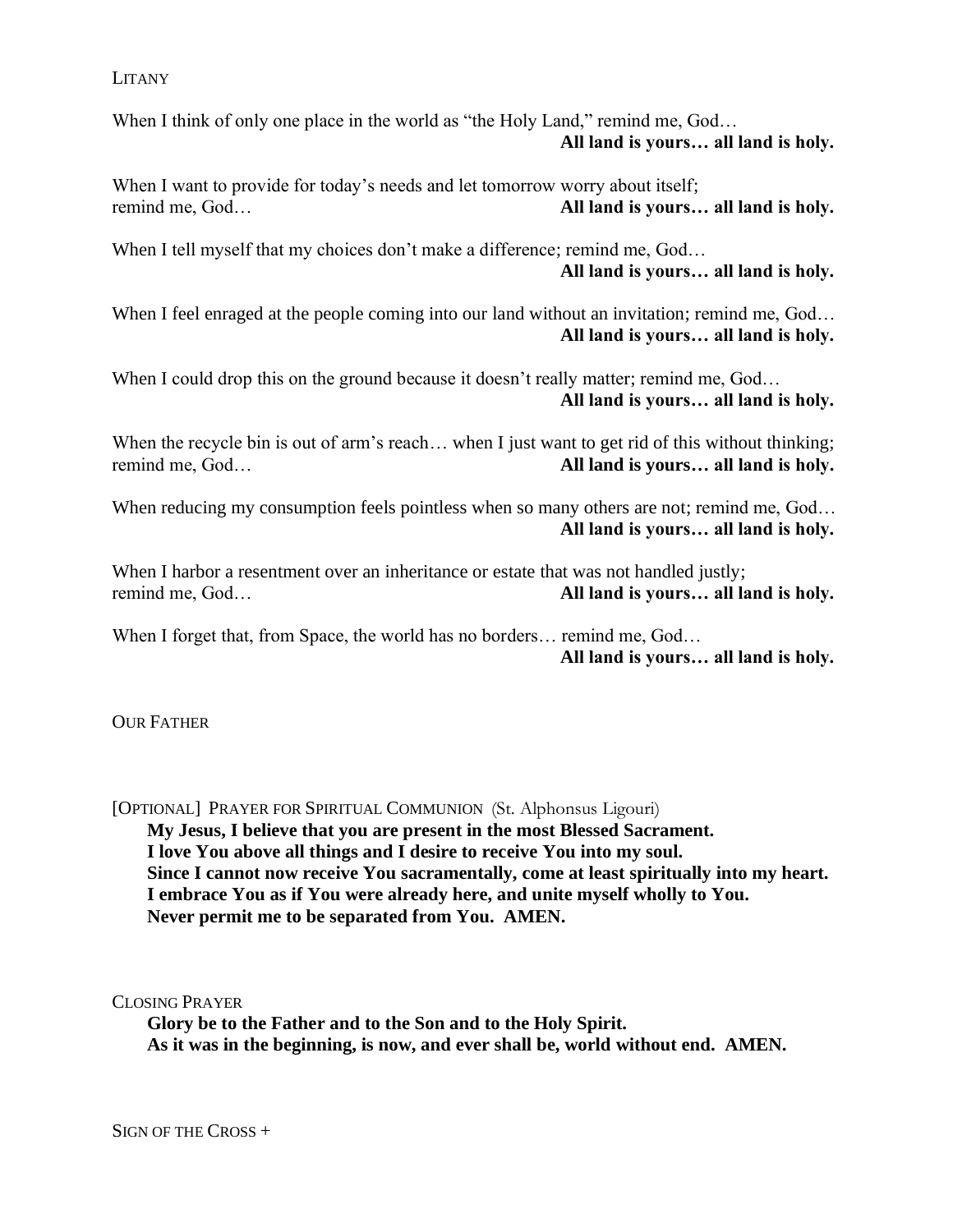# SMALL PRAYER GROUPS **Prayer Gathering for March 13**

# **READING 1**

A reading from the book of Genesis:

The Lord God took Abram outside and said, *"Look up at the sky and count the stars, if you can. Just so,"* he added, *"shall your descendants be."*

Abram put his faith in the LORD, who credited it to him as an act of righteousness.

He then said to him,

*"I am the LORD who brought you from Ur of the Chaldeans to give you this land as a possession."*

*"O Lord GOD,"* he asked, *"how am I to know that I shall possess it?"*

He answered him,

*"Bring me a three-year-old heifer, a three-year-old she-goat, a three-year-old ram, a turtledove, and a young pigeon."*

Abram brought him all these, split them in two, and placed each half opposite the other; but the birds he did not cut up. Birds of prey swooped down on the carcasses, but Abram stayed with them.

As the sun was about to set, a trance fell upon Abram, and a deep, terrifying darkness enveloped him. When the sun had set and it was dark, there appeared a smoking fire pot and a flaming torch, which passed between those pieces.

It was on that occasion that the LORD made a covenant with Abram, saying: *"To your descendants I give this land, from the Wadi of Egypt to the Great River, the Euphrates."*

The Word of the Lord *Thanks be to God*